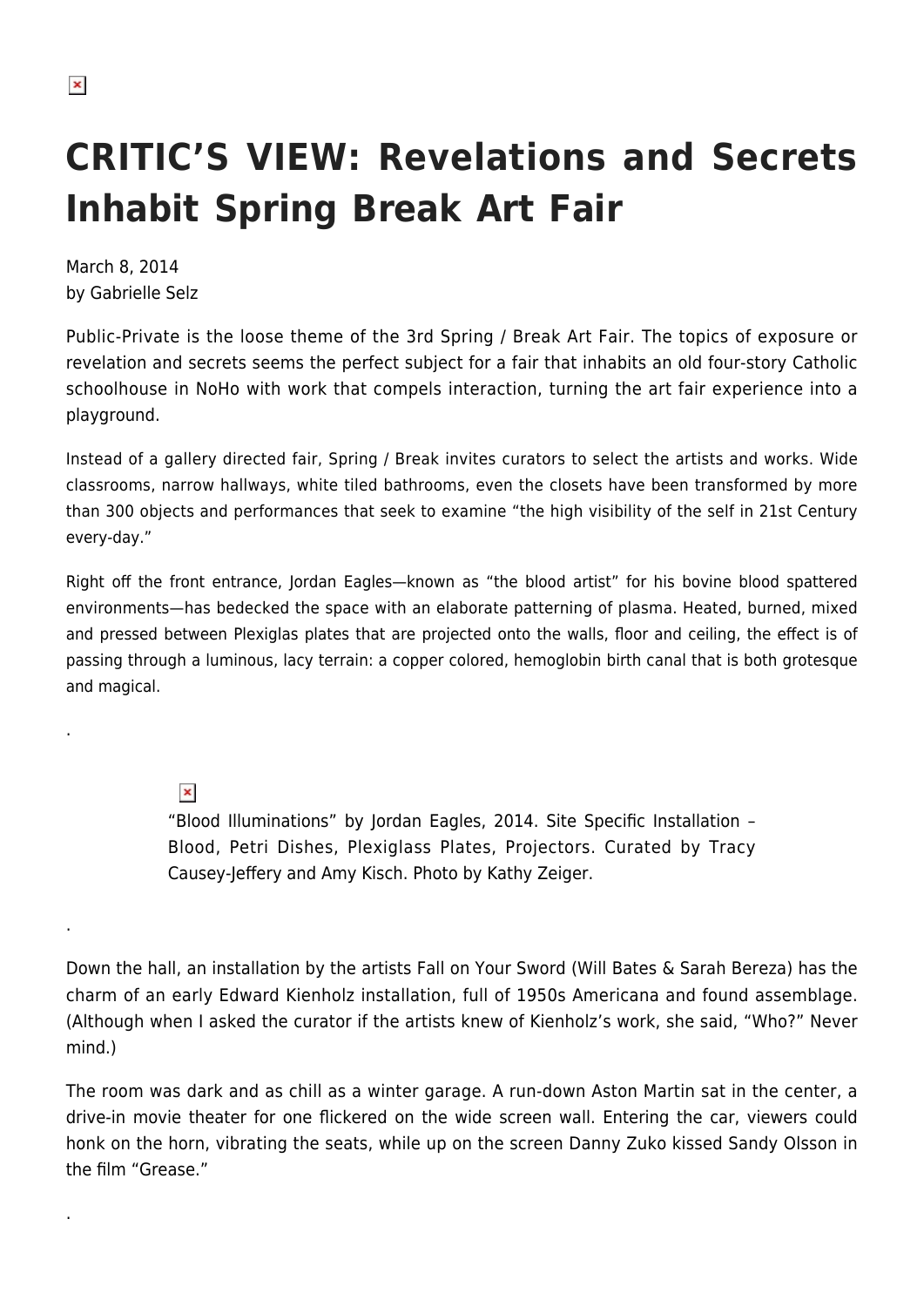"Private Drive-In" by Artists: Fall on Your Sword (Will Bates & Sarah Bereza), 2014. Interactive Multi-media installation. Aston Martin car body, video, interactive sensorama elements. Curated by Maureen Sullivan. Photo by Kathy Zeiger.

In Rule 34: Charm, Sigrid Sarda has created a mixed media piece that is a gross self-caricature, complete with her own human hair. Casting her entire body in wax, she has fashioned a full-scale sculpture of decrepitude. A skeletal corpse covered in painted gold maggots lies in bed and, with what appears to be her dying gasp, clutches a cell phone that depicts the image of a penis.

.

 $\pmb{\times}$ 

.

.

.

.

 $\pmb{\times}$ "Rule 34: Charm" by Sigrid Sarda, 2013-14. Mixed Media; wax, human hair, 70 x 33 inches. Photo by Kathy Zeiger.

Sean Fader has poignantly melded the topic of private intimacy with public exposure in his performance piece, Wishing Pet Project. He stands bare-chested on a pedestal in a closet. Viewers are invited to whisper a secret wish into his ear, then to stroke his magical chest for good luck, like an itinerant Blarney Stone, while their photo is taken.

To complete the process, the photo must then be posted on Instagram and Twitter with the hastag #wishingpet. (Hint: Please post my photo so my wish can come true.)

> $\pmb{\times}$ Art critic and author Gabrielle Selz participates in "Wishing Pelt Project" by Sean Fader, 2014. Site-Specific Performance Art. Curated by Elizabeth Denny. Photo by Kathy Zeiger.

Scott Avery, aka Amani Olu, is struggling with the question of a different kind of exposure: the liar. After filling out a questionnaire, participants are hooked up to a lie-detector apparatus and filmed answering questions. "Is money the key to happiness? Is there anything a woman can do that will make her a slut? Have your parents ever used the N word?"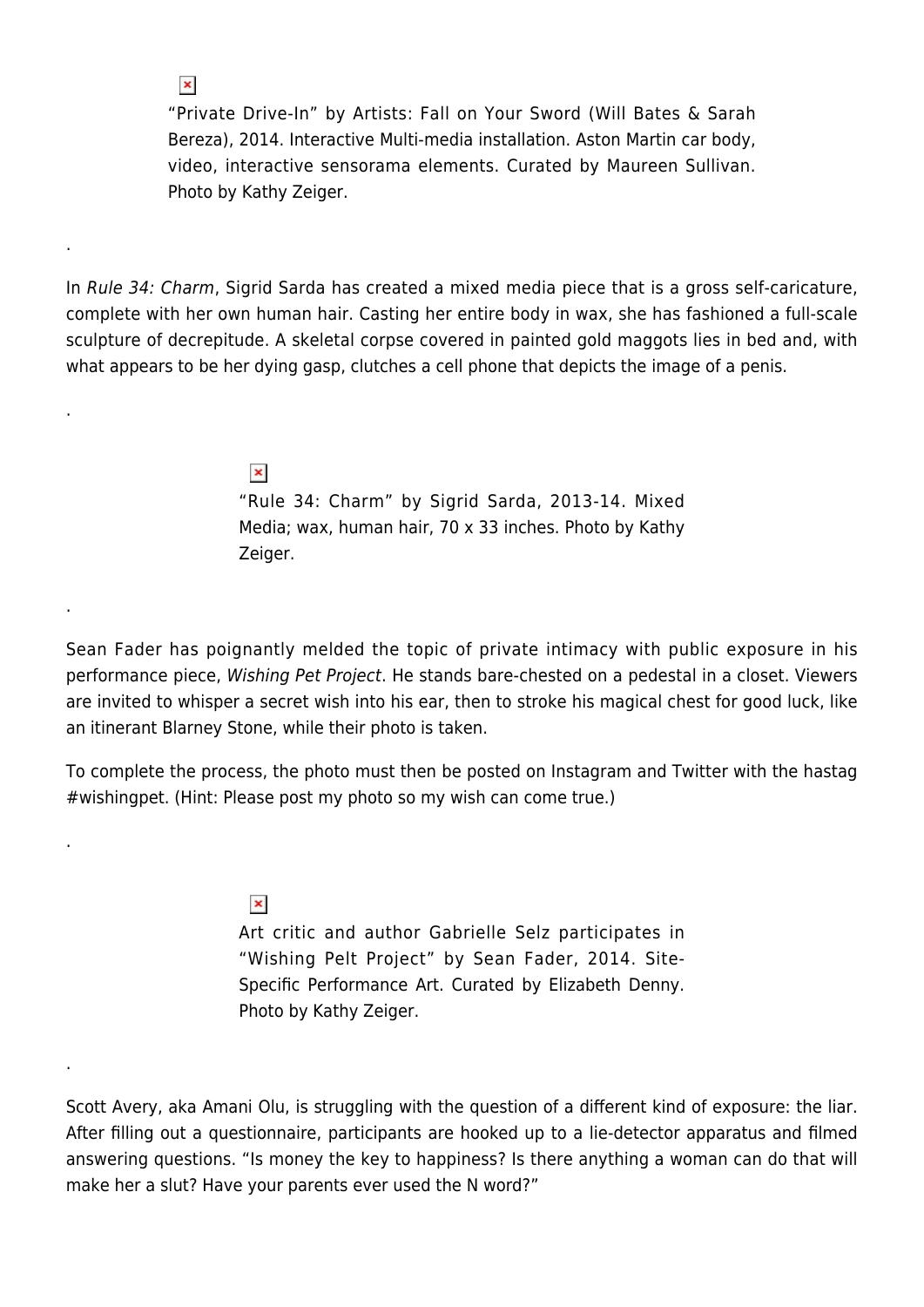Of course, there is really no way to verify the information, or for Avery/Olu to know the honest answers to his questions. So the truth remains opaque.

Interested in exposing the inception of the creative spark, Lia Chavez performs a meditative piece dressed in a billowing white wedding gown. In Luminous Object: Reimagining the Large Glass Bride, she has not only entered a contemplative state, she has transformed herself into Marcel Duchamp's most famous installation, The Large Glass: The Bride Stripped Bare by Her Bachelors, Even.

As the bride, trance-like Chavez teases us with thoughts that arise from the depths of her consciousness and which she transcribes on her IPad (and on a live Twitter feed.) The nine bachelors originally depicted by Duchamp as piston-shaped mechanical apparatuses are now flashlights arrayed on a glowing glass pedestal. The piece is sensual and optical, although the various forms of Duchampian proliferation and reinterpretation never cease to amaze me.

 $\pmb{\times}$ 

.

.

.

.

.

"Luminous Objects: Re-Imagining The Large Glass Bride" (presented by Two Rams) by Lia Chavez, 2014. Durational Meditational Performance Art. Photo by Kathy Zeiger.

Steven Dobbin has chosen to represent his students' interior lives with a tapestry of paint cans. This might be a broad stretch on the fair's theme, but that's part of the appeal of this fair; and his piece, Colors of Our Lives, an array of muted white paint can lids, is arresting and refreshingly soothing to look at.

> $\pmb{\times}$ "Colors of our Lives" by Steven Dobbin. Paint can lids, 5 x 3 feet. Photo by Kathy Zeiger.

In We Are Made to Endure: Portrait of the Donner Party, Robert Saywitz investigates storytelling and memory within family history. In a series of watercolor portraits of Donner Party members over graphite texts, Saywitz confronts the question of the individual versus the group, and what happens to that group when the needs of the individual take precedence.

 $\pmb{\times}$